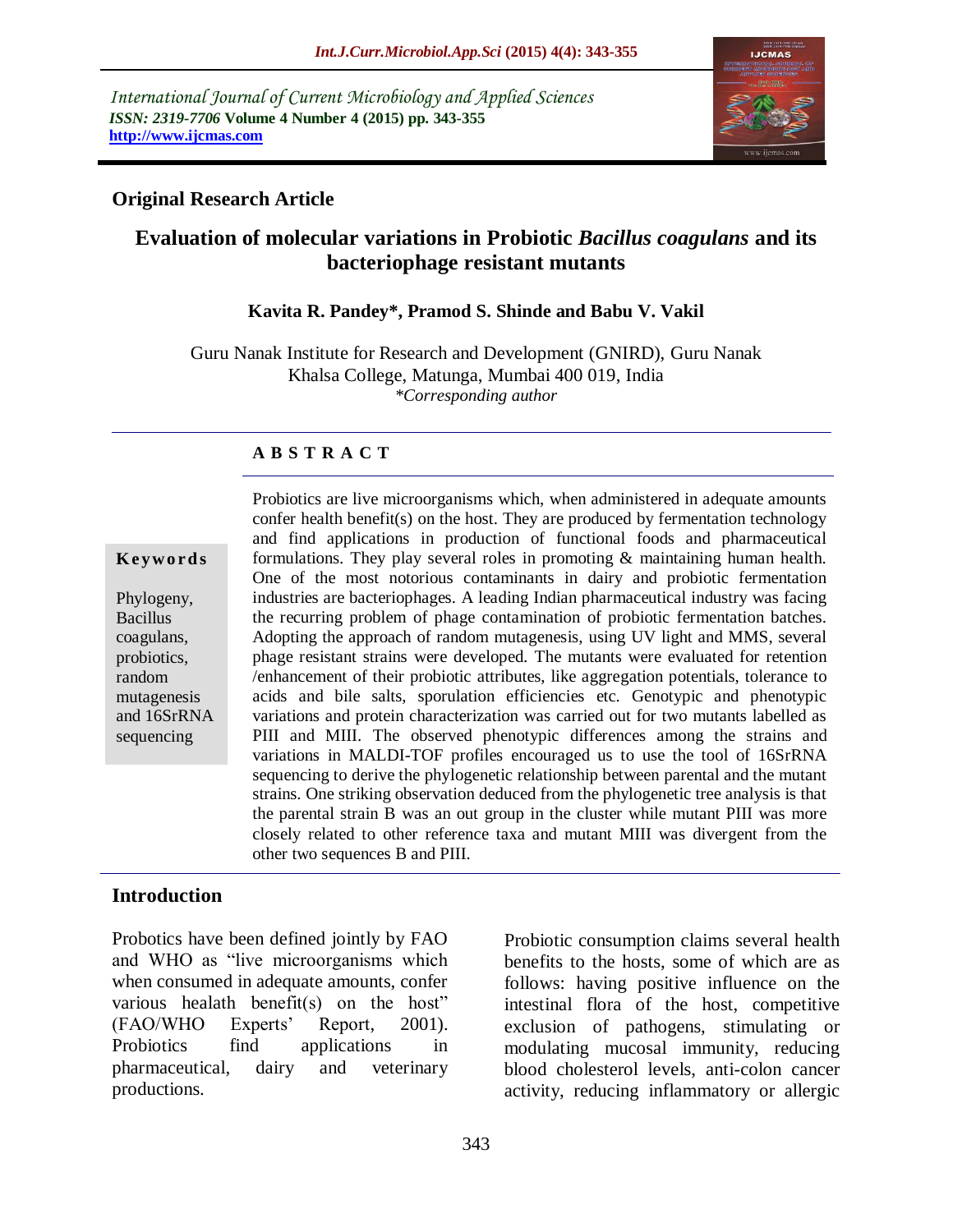reactions, alleviating lactose intolerance, reducing the clinical manifestations of atopic dermatitis, Crohn's disease, treatment of diarrhoea, constipation, candidiasis, and urinary tract infections (Harish and Varghese, 2006). This exhaustive list of health benefits exhibited by the probiotics is reflected by the scientific data generated in the field of probiotic research in the last two decades ("Probiotic Lactobacillus" PubMed, 2014).

Combinations of *Lactobacillus* and *Streptococcus* species have traditionally been used as probiotics for dairy fermentations. New genera and strains of probiotics are continuously emerging with more advanced and focused efforts. A leading Indian pharmaceutical industry producing B*. coagulans* as a bulk probiotic for medical purpose, was facing the problem of repeated bacteriophage contamination. *B. coagulans* is an aerobic gram positive, spore forming rod, which produce (+) lactic acid homofermentatively (Jurenka, 2012). Phage once attached to its host enter either lytic or lysogenic cycle and eventually it leads to the cell death by lysis.Therefore a phage contamination generally causes huge financial losses to the dairy and probiotic industries.

One proven way to overcome the risk of phage attack is introduction of mutations in the host bacterium to make it genetically resistant. Industrial strains have been traditionally improved by combination of random mutagenesis followed by rational selection for mutants of interest (Parekh, Vinci and Strobel, 2000). Short wave UV radiation and methyl methane sulphonate (MMS) were used to induce mutations. The bacterial population surviving the mutagenesis was screened to obtain phage resistant mutants (Kavita and Babu, 2010). Random mutagenesis implies possibilities of several point mutations in the genome of the bacterium and hence phage resistant mutants may also carry other unwanted mutations resulting in loss of several desirable probiotic traits. Hence, the mutants were evaluated for their functional attributes like tolerance to acid and bile salts, sporulation efficiency *etc.* Two of the seven phage resistant mutants- GNKC/PBc/UV m3 [PIII] and GNKC/PBc/MMSm3 [MIII] showed improved probiotic profile and hence were chosen for the further studies.

Proteomic studies help in relating the changes in protein expression to the mutations in genome. So we analyzed the whole cell lysates of the two mutants using MALDI-TOF/MS and compared with the parental profile (Lay, 2001).

The current investigation was carried out with the primary aim of comparing the probiotic *B. coagulans* and its phage resistant mutants for their phenotypic and genotypic variations and16S rRNA gene sequencing was used to study the bacterial phylogeny (Jandaand Abbott, 2007).

Diversity within a given community is usually characterized using the phylogenetic distance scale. To study the evolution rate UPGMA (Unweighted Pair Group Method with Arithmetic Mean) tool was adopted which is a simple bottom-up hierarchical clustering method. The data was further verified by bootstrapping to prevent the random sampling errors. Molecular Evolutionary Genetics Analysis (MEGA) 6.0.5 was the statistical tool used to trace the molecular evolution and construction of a phylogenetic tree (Kumar, 2013). Tajima test was applied for studying the neutrality in DNA evolutionary pattern (Aquadro, 1995).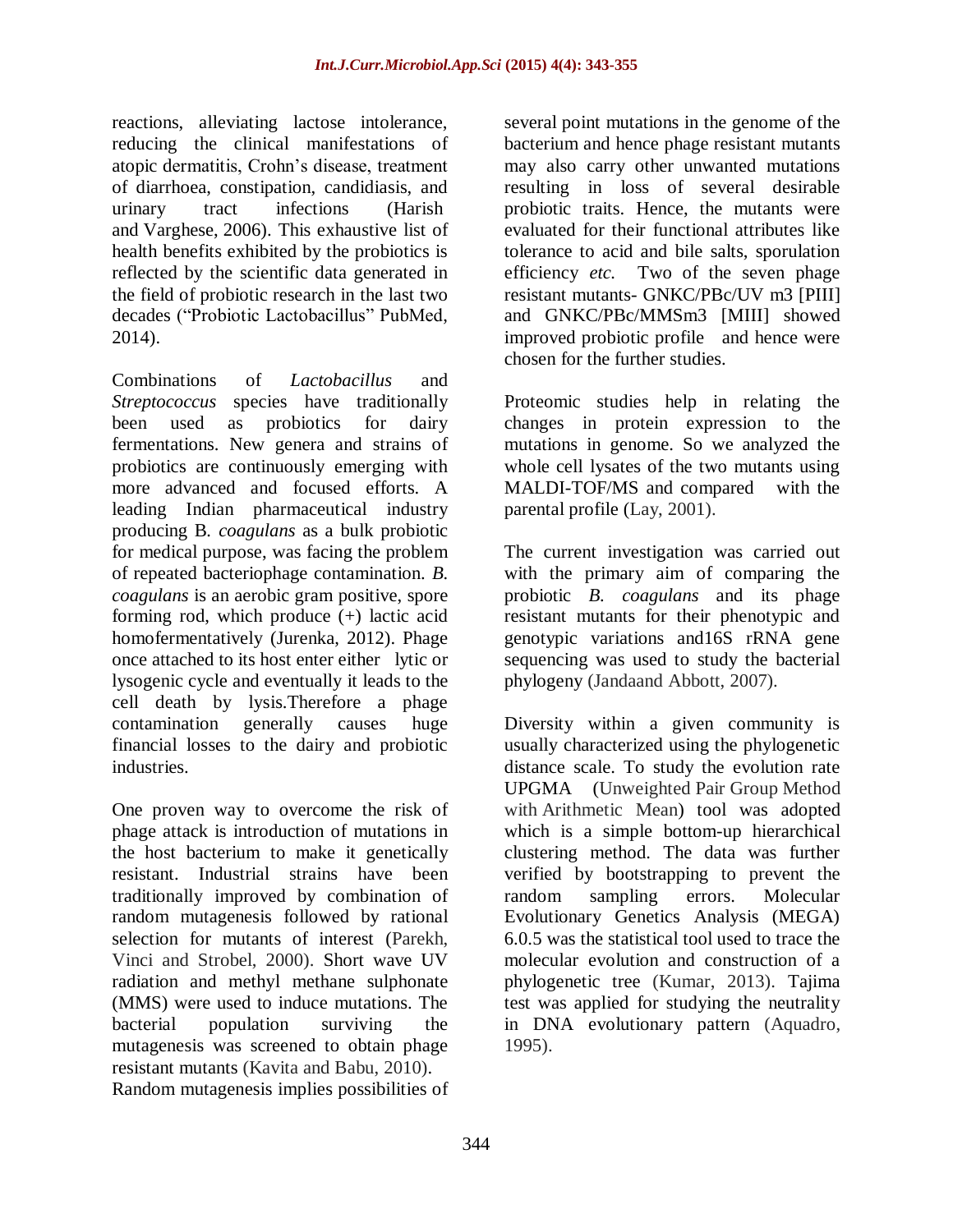#### **Materials and Methods**

#### **Bacterial strain and Culture conditions:**

*Bacillus coagulans* the parental probiotic organism under study, was procured from a private probiotic industry. It was maintained on Glucose yeast extract agar (GYEA) slants [medium composition: glucose 5g, yeast extract 5g, peptone 5g,  $K_2HPO_4$  0.5g,  $KH_2PO_4$  0.5g,  $MgSO_4$  0.3g and mineral salt solution- 1ml, in 1000 ml of distilled water. Mineral Salt solution composition: FeSO<sup>4</sup> 1.8g, NaCl 1g, MnSO4 1g, ZnSO4 160mg, CuSO<sub>4</sub> 160mg and CoSO<sub>4</sub> 160mg in 100ml distilled water]. The bacterial strain and mutants were was preserved in 15% glycerol, at -20◦C.

#### **Random Mutagenesis:**

- i. Ultraviolet light**:** short wave radiation-260nm, from a 4 W germicidal lamp fixed at a height of 18cm from working surface area of the Laminar Air Flow work station was employed for inducing random mutations. The host culture was exposed to UVradiations for time interval range from 30sec to 8min
- ii. methyl methane sulphonate (MMS) **:**  –was used at concentrations range of 5-50 µl/ml of cell suspension for 2h under static conditions to introduce mutations in the host bacterial cells

The mutants obtained by several rounds of MMS and UV mutagenesis were then screened for bacteriophage resistance by plaque assay.The genetic stability of the mutants was assessed by reversion test (Kavita and Babu, 2010). Out of about 1000 survivors obtained, 10 were phage resistant of which 3 were genetically unstable (revertants) hence were discarded. Out of the 7, mutants MIII and PIII were phage

resistant and showed similar profile like parental type, hence were selected for the further characterization (Kavita and Babu, 2010).

#### **Functional Characterization of the phage resistant mutants of B. coagulans:**

### **Acid and bile salt tolerance**

Forty eight hours old bacillus culture having  $10^8$  to  $10^9$  spores/ml in seed medium (composition g/l: Glucose: 5, peptone: 5, yeast extract: 5, calcium chloride: 0.38g and magnesium sulphate: 0.28g) were used for the assays (Kavita and Babu, 2010).

Acid tolerance: Spores were inoculate in seed medium of pH 2, containing 1 mg/ml pepsinand incubated at 37°C, at 150 rpm for 3h. Appropriate 10-fold dilutions were made for the samples withdrawn at regular intervals and, suitable dilutions were plated on GYEA medium and CFU were determined after incubation at 37°C for 24- 48h.

Bile salt tolerance: Spores were inoculated in seed medium containing 0.2% bile salts (50% sodium-cholate and 50% sodium deoxycholate) and incubated at 37°C, at 150 rpm for 3h. CFU were determined as mentioned for acid tolerance assay.

Non treated spores were used as control. % efficiency was carried out as shown below: The flasks containing the mixture of spores with acid or bile salts were incubated

| <b>CFU</b> after treatment         |                                            |  |
|------------------------------------|--------------------------------------------|--|
| Tolerance to acids/ bile salts $=$ | ------------------------------------ x 100 |  |
|                                    | <b>CFU</b> before treatment                |  |
|                                    |                                            |  |

**Biomass analysis and lactic acid estimation**

Biomass was estimated on the basis of dry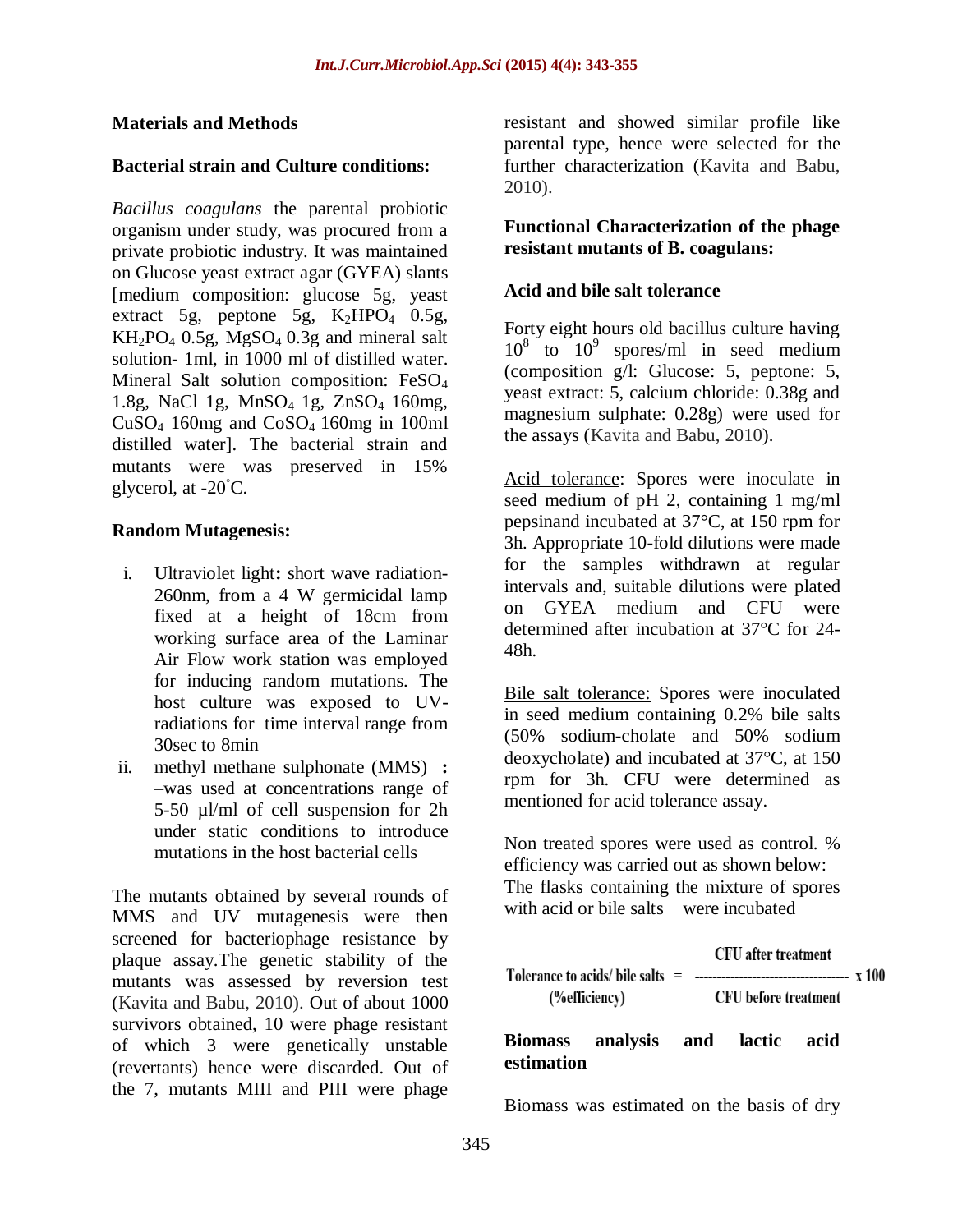cell weight (Ref). Lactic acid was estimated as per the method presented in table (Taylor, K. A. C. C., 1996).

### A) *Dry cell weight*

In a pre-weighed 1.5ml tube, one ml of culture broth was added and centrifuged in a microfuge at 10,000 rpm for 10min at 4˚C. The supernatant was used for the pH and lactic acid estimation. Excess supernatant was blotted out using tissue paper and the tube was incubated at 60°C for dying till three consecutive readings showed constant weight.

### *B) Lactic acid estimation:*

The Lactic acid estimation was given in table 1.

# **Sporulation Efficiency:**

Bacillus spores from 48h old culture were incubated in a water bath set at  $75^{\circ}$ C for 30 min to kill the vegetative cells followed by pour plate method to enumerate the spore count. The difference between CFU/ml of the untreated and the heat treated cells gave value of sporulating efficiency of the culture. The sporulation efficiency was calculated as follows:

**CFU** of heat treated cells CFU of non-treated cells

# *Aggregation assays:*

For the aggregation assay a loopful of organism was inoculated in seed medium and incubated at 37°C, 150 rpm for 18hr. The cells  $(A_{600nm} = 0.5)$  were pelleted down in a microfuge at 10,000rpm for 10min at 4°C. The pellet was washed twice with phosphate buffered saline (PBS) pH 7.3 and

re-centrifuged under the same conditions. The pellet was suspended in PBS pH 7.3  $(\approx]$ OD 0.5) and vortexed for 10sec (for the Auto-aggregation assay: 4ml of the resuspended pellet was used and for Coaggregation assay a mixture of 2ml each of pathogenic strain and the probiotic strain was used) and this was incubated undisturbed at 37°C for 3 hours. After every hour, upper volume of the tube was carefully pipetted and absorbance was recorded using UV-Visible spectrophotometer (Shimadzu) (Patel *et.al*, 2010).

The auto-aggregation and co-aggregation potentials were calculated using the formulae given below:

$$
Auto-aggregation (%) = A_0 - [At/A_0] x 100
$$

(Where  $A_0$  and  $A_1$  are absorbance at 0hr and time (1hr, 2hr and 3hr)

Co-aggregation (%) =  $[A_x + A_y] - A_{x+y}$ <br> $[A_x + A_y]$ x 100

(Where:  $A_x$  and  $A_y$  are absorbance of probiotic control and pathogenic control,  $A<sub>x</sub> + A<sub>y</sub>$  is the absorbance of the mixture)

### **Proteomic fingerprinting of the phage resistant strains:**

The protein fingerprint of the bacterial whole cell lysate was developed using Matrix- Associated Laser-Desorption /Ionization-Time Of Flight Mass Spectrometry (MALDI-TOF/ MS) instrument (BrukerDaltonics- Microflex, Germany) (Li and Gross, 2004).

Proteins were extracted using combination of lysozyme (10mg/ml) treatment (2h at 37°C) followed by ultra-sonication (40% Amplitude, 10sec ON, 5sec OFF cycle for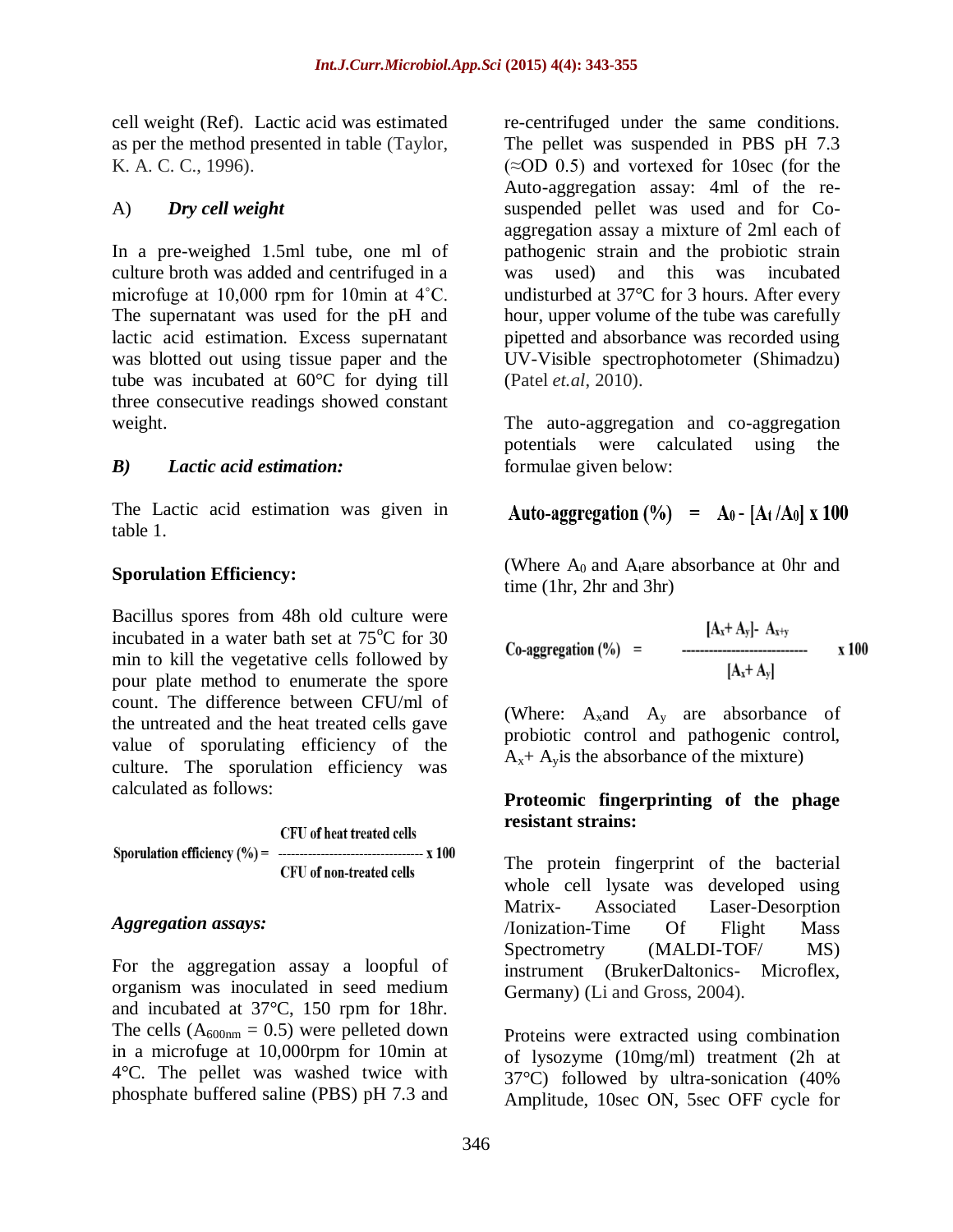20minutes). The content was centrifuged at 10,000rpm for 5min at 4°C; supernatant served as the protein sample. The sample aliquots were stored at -20°C till further use. The extracted proteins were dissolved in 10mM ammonium hydroxide / 10mM acetic acid mixture. A mixture of 1ul each of the dissolved protein and matrix i.e. α-Cyano-4-Hydroxy-Cinnamic Acid (CHCA): Sinapinic acid (SA) was mixed thoroughly and sample was spotted onto MALDI ground steel target plate, dried and analyzed in MALDI-TOF/MS instrument (Li and Gross, 2004).

The mass / charge region 1000 to 10000 was selected to obtain protein fingerprint pattern. Fingerprint patterns for the mutant strains were compared with the parental type.

#### **Genomic characterization of the phage resistant strains**

### **16SrRNA sequencing**

A single isolated colony of each of the 3 strains-B (parental strain), and mutants MIII and PIII were picked up from the plate. Quiagen mini-prep kit was employed for the DNA extraction. RNA was extracted by Phenol-Chloroform method for PCR Template preparation. Amplification was achieved by using 16SrRNA primer regions: 16F27 and 16R907.

After confirming the amplification on agarose gel, the amplified PCR product was purified using the PEG-NaCl method following the Turners protocol (Jandaand Abbott, 2007).Cycle sequencing was performed using the primers 8F and 907R, the amplified samples were then loaded on ABI 3730XL Sequencing machine.

### **Nucleotide sequence deposition**

The 16SrRNA sequences of the mutants

GNKC/PBc/UV m3 and GNKC/PBc/MMSm3 (abbreviated as PIII and MIII respectively) were submitted to GenBank using the BankIt tool.

### **Comparative sequence similarity analysis:**

The three partial 16SrRNA sequences of B, PIII and MIII were the test sequences chosen for phylogenetic analysis. The Reference dataset was generated using the testing data against BLAST utility available at DDBJ [\(http://blast.ddbj.nig.ac.jp/\)](http://blast.ddbj.nig.ac.jp/) aligned with annotated 16SrRNAdatabase. A sequence identity threshold of 97% was applied for the sequences and homologous sequences were not selected for the further analysis. These selected sequences considered as the reference data in the sequence driven analysis.

### **Sequence driven phylogenetic analysis**

Sequences from testing dataset were assembled and aligned with the reference sequences. Multiple sequence alignment was performed using MUSCLE algorithm with default parameters from MEGA 6.0.5. Phylogenetic tree was constructed by UPGMA clustering analysis with Maximum Composite likelihood method. This was further verified by performing Bootstrap analysis with 500 cycles and uniform rates were given amongst sites Tajima relativity test was then applied to check the neutrality of the test sequences.

# **Result and Discussion**

### **Functional Characterization of the phage resistant mutants of** *B. coagulans***: Acid and Bile Salt Tolerance:**

For the successful colonization of the probiotic cells in the gastrointestinal tract, it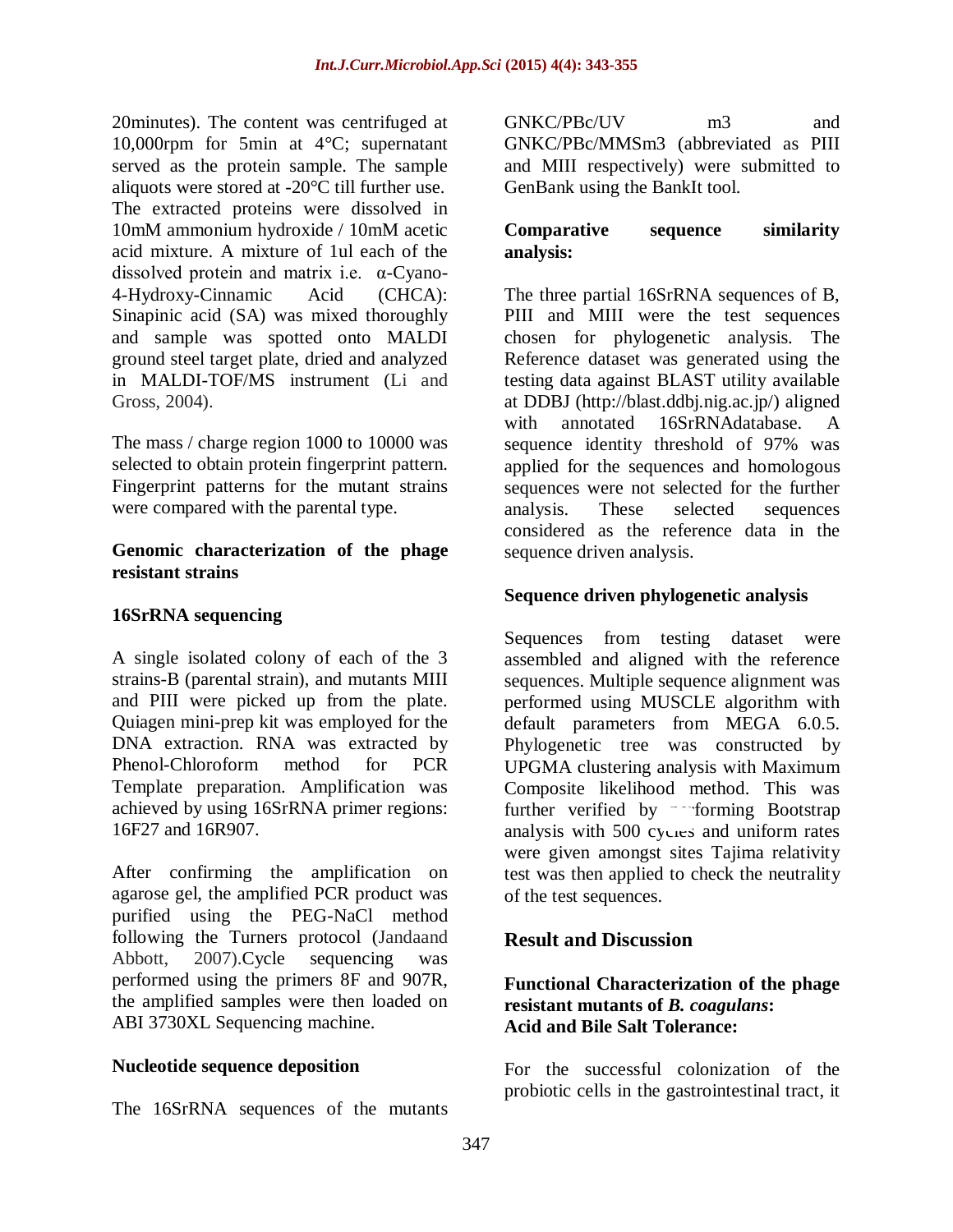is essential for probiotic bacteria to be resistant to the gastric juices in order to survive the passage through the harsh milieu of the stomach and also to be resistant to the strongly antibacterial properties of the bile. *Bacillus coagulans* is resistant to gastric conditions and the bile salts (Kavita and Babu, 2010). As evident in figure I, no significant changes were observed in the acid tolerance and bile salt tolerance abilities of mutant strains MIII and PIII when compared to the parental culture. These results are encouraging for mutants as their tolerance towards acid and bile salt is not altered due to mutagenic treatment.

#### **Biomass analysis and lactic acid estimation**

*B. coagulans* produces only L-Lactic acid hence easily used by the body unlike the racemic mixture or Lactic acid that cause acidosis. The lactic acid that is produced lowers the pH in the GIT and vagina, thereby inhibiting the growth of the pathogens, hence an important probiotic characteristic to be present in the phage resistant strain (Teuber, 1993).

Figure II demonstrates that all the 3 strains have almost similar lactic acid producing capacity  $(1.2\pm 0.2g/l)$ . These results demonstrate that the lactic acid producing capacity of the mutants have not been altered by random mutagenesis. Biomass or yield of biomass/batch is the most important criteria for any manufacturer. Interestingly, the yield of biomass of the mutants exhibited similar productivity of  $11 \pm 1$ g/l as that of the parental strain.

# **Sporulation efficiency**

Sporulation efficiency is an important attribute for the spore forming probiotics. On oral administration, these spores help in surviving the acidic gastric environment.

The spore coat imbibes water, swells and the increased water content causes a rise in the metabolic rate of the sporulated bacilli. Outgrowths begin to protrude from the spore coats. The spores pass on to the duodenum where the outgrown cells germinate and transform into viable vegetative cells. They begin to proliferate in the small intestine, multiplying rapidly, producing lactic acid and bacteriocins *etc.* which render the intestinal environment non-conducive for the growth of harmful pathogenic bacteria (Teuber, 1993).

A significant reduction is seen in the sporulating efficiency of the mutants (Fig: I) which can be correlated to the adverse impact of random mutations.

### **Aggregation assays**

Colonization in the intestinal wall is one of the most desirable property of probiotic bacteria in order to exert its beneficial effects. Auto-aggregation is a property where the probiotic cells aggregate together to form a clump or mass. This when passes through the harsh environment, only a small number of cells die, hence the number of cells surviving and the colonizing the gut will be higher.

As depicted in figure III, mutant PIII shows a drop in the auto-aggregation potentials while MIII has aggregation potential similar to B.

Co-aggregation efficiency of the probiotic culture reflects the property of these cells to hinder the adherence of harmful bacteria like pathogenic strain of *E coli, S. aureus etc.,* to the epithelia. As seen in figure III, the aggregation potential of the mutants show significant differences compared to the parental strain. The event of random mutation seems to have enhanced the coaggregation capability of both the probiotic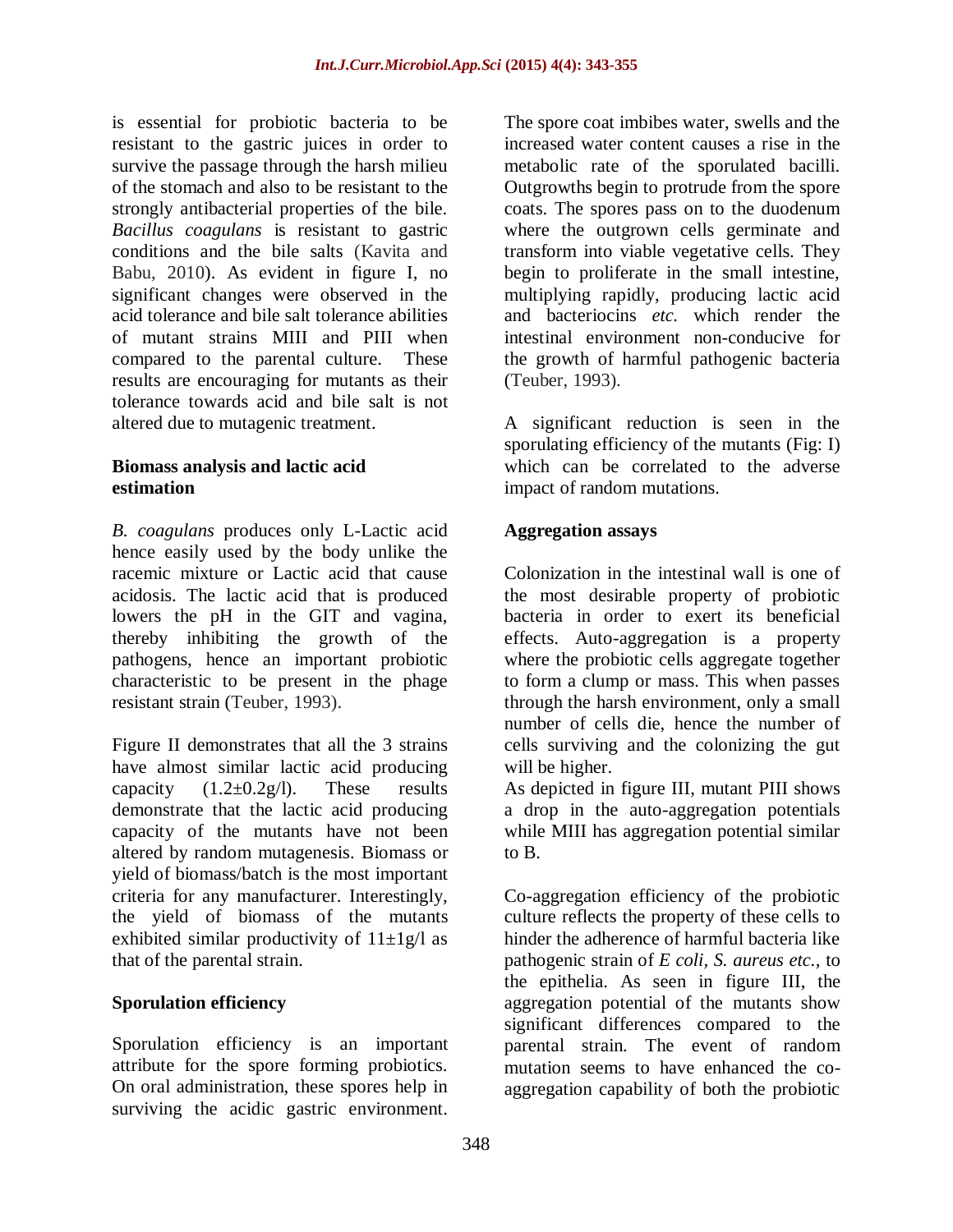mutnts-52 and 51.5% as against the parental type (38%).

### **Proteomic fingerprinting of the phage resistant strains**

There are several variations in the MALDI-TOF/MS profiles of the parental and the 2 mutants. Table II enlists the significant peaks showing alterations in each profile. MALDI-TO F/MS assisted in easy visualization of difference in protein makeup of the mutants. When compared to the protein pattern of parent strain, the mutant cultures had few missing peaks indicating possible deletion mutation.

### **Genomic Characterization of the phage resistant strains:**

### **16SrRNA sequencing**

With the rapid accumulation of 16S rRNA gene sequences in public databases, the technique of 16S rRNA sequencing has been widely used when designating the phylogenetic position of prokaryotic organisms and constitutes the basis of the modern bacterial taxonomy (Janda and Abbott, 2007). The sequencing details have been tabulated in table III.

### **Nucleotide sequence deposition**

The 16S rRNA sequences of the mutant strains which had been submitted to GenBank were accepted and provided with unique accession numbers, as enlisted below in table IV.

### **Comparative Sequence Similarity Analysis**

BLAST was performed for all the three test sequences (B, PIII and MIII). The sequences were aligned with annotated 16S rRNA database to minimize the error. To describe

species in molecular surveys that sequence the 16S rRNA gene a threshold value of 97% homology was chosen for the phylogenetic analysis. Since, 16S rRNA sequences are termed to be highly conserved across species, constituting high similarity would prescribe detailed information of minute differences which are observed in evolutionary spread which can be understood using phylogenetic tree.

### **Sequence driven phylogenetic analysis:**

Multiple alignment was performed using the MUSCLE algorithm, which is a statistically sound, easy to use algorithm for the noncoding 16S rRNA sequences. The evolutionary history was inferred using the UPGMA method, which is a clustering method of phylogenetic analysis performed to study the divergence between species (Huson and Bryant, 2006).

The tree is drawn to scale, with branch lengths in the same units as those of the evolutionary distances used to infer the phylogenetic tree. The evolutionary distances were computed using the Maximum composite likelihood method (Firth et.al., 2011), and are in the units of the number of base substitutions per site. The analysis involved 22 nucleotide sequences including 19 reference and 3 test sequences. All positions with less than 95% site coverage were eliminated. That is, fewer than 5% alignment gaps, missing data, and ambiguous bases were allowed at any position. Thus, the noise generated during multiple sequence alignment was eluded. There were a total of 805 positions in the final dataset (Tamuraet.al., 2013). Bootstrap analysis with 500 cycles ensured the statistical connotation of the phylogenetic data obtained.

The optimal tree with the sum of branch length  $= 0.88037341$  showed a bidirectional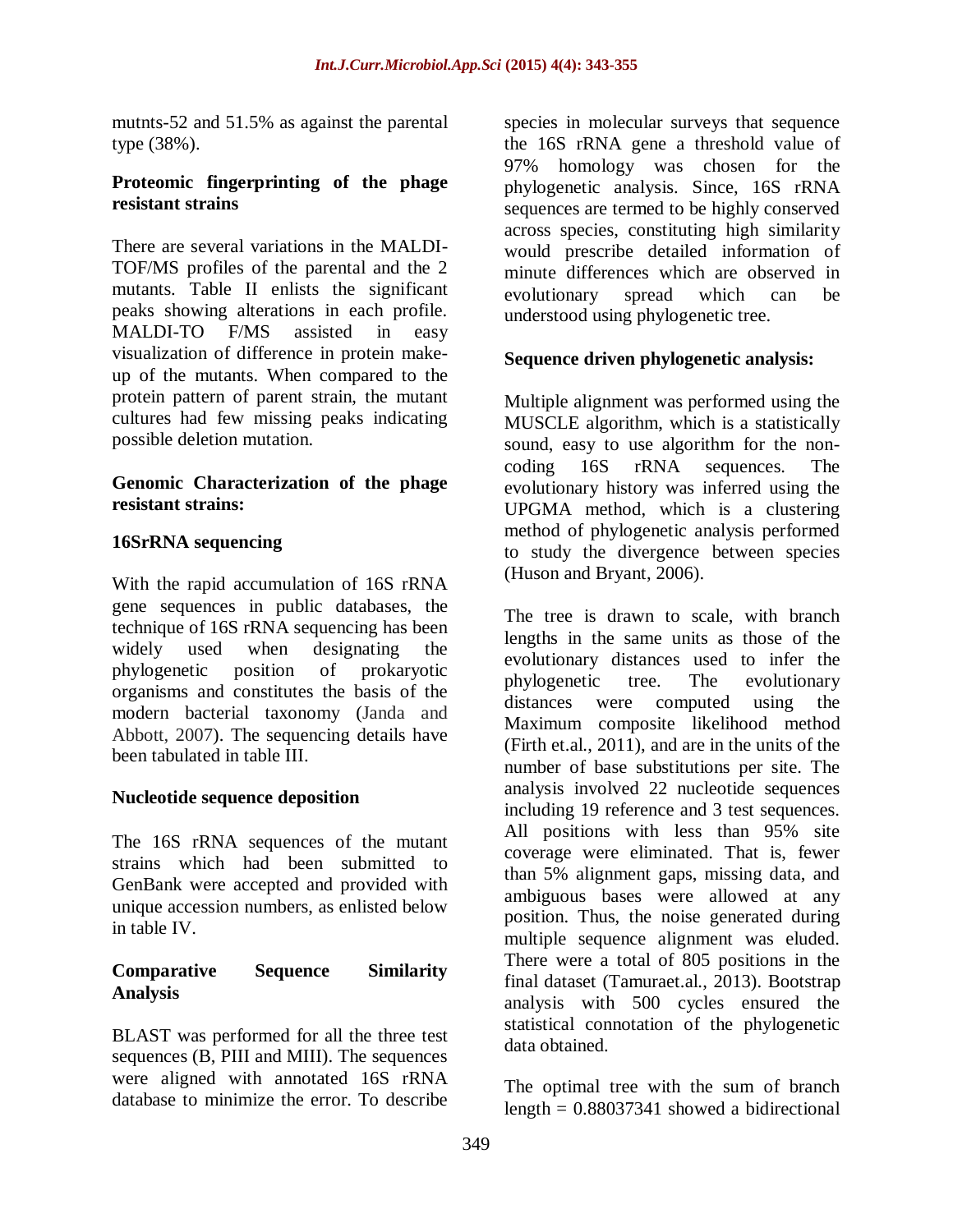separation in evolutionary distinction one with 0.4261 for MIII and other with 0.4111 for remaining taxa, this reflected the efficiency of mutagens to generate variations. We observed that the parental strain B is an out-group(figure IV), with minimum phylogenetic distances from other reference taxa and the two mutants.

A noteworthy observation made in the phylogenetic tree is that mutant PIII is more closely related to other taxa than the parental strain B, while MIII is divergent from the other two sequences- B and PIII. The parental culture of *Bacillus coagulans* (B) is an industrial strain used by a leading probiotic industry. Under the improvement program several mutations have been incorporated in its genome and hence with time it has evolved and showing divergence from the other taxa in the cluster.

The event of mutation is affected by two factors: the relative impact of mutagen; and the efficiency of damage repair. Both of these factors can vary between species (Bromham, 2009). Mutant PIII, which was obtained on UV exposure was found to be closer to the reference taxa in the cluster and was distant from the parental strain B. On UV irradiation, many of the alterations in strain B might have reverted to the wild type or nullified and hence PIII has entered the cluster and in fact closer to other taxa compared to parental strain B. On the contrary, mutant MIII obtained by MMS exposure had new alterations in the DNA leading to drifting away of the MIII sequence in the phylogenetic tree compared to PIII and B.

Tajima analysis involved only the 3 nucleotide sequences of B, PIII and MIII and supported the above observations with 380 Identical, 7 Divergent sites detected in all three sequences. A stretch was observed in the global alignment of the three

sequences, which was higher in mutant MIII with 278 indels and relatively very low indels 04 in PIII and B sequences. Thus, MIII showed much divergent evolutionary pattern than PIII and B, which were relatively closely related.

The equality of evolutionary rates between sequences MIII and PIII, with sequence B used as an out-group in Tajima's relative rate test gave a P-value<0.05. Hence, the null hypothesis of equal rates between lineages was rejected. The composite likelihood method was used to correct the probability that multiple nucleotide changes occurred at the same site and that divergence is thus not linear with evolutionary time.

In conclusion, permanent phage resistant strains were developed by introducing suitable genetic changes in the host organism. The mutants have been characterized and possess the required attributes to remain a probiotic culture. This gives long term relief to the probiotic industry at a nominal onetime cost as the mutant is phage resistant unlike the parental strain that was vulnerable to phage attack.

The probiotic attributes of the mutants like yield, acid tolerance and lactic acid productivity were not altered significantly. The bile salt tolerance showed slight alterations. Significant changes were observed in the aggregation potentials of the mutants. Aggregation capability of a strain is attributed to the surface structures of the cell. As observed in this study, random mutagenesis might have led to alterations in the membrane structures, which in turn led to development of phage resistance. The mutants showed phenotypic and genotypic heterogeneity when compared to the parental type. The mutants exhibited better aggregation potentials and thus possibly better colonization efficiencies in the gut compared to the parental type.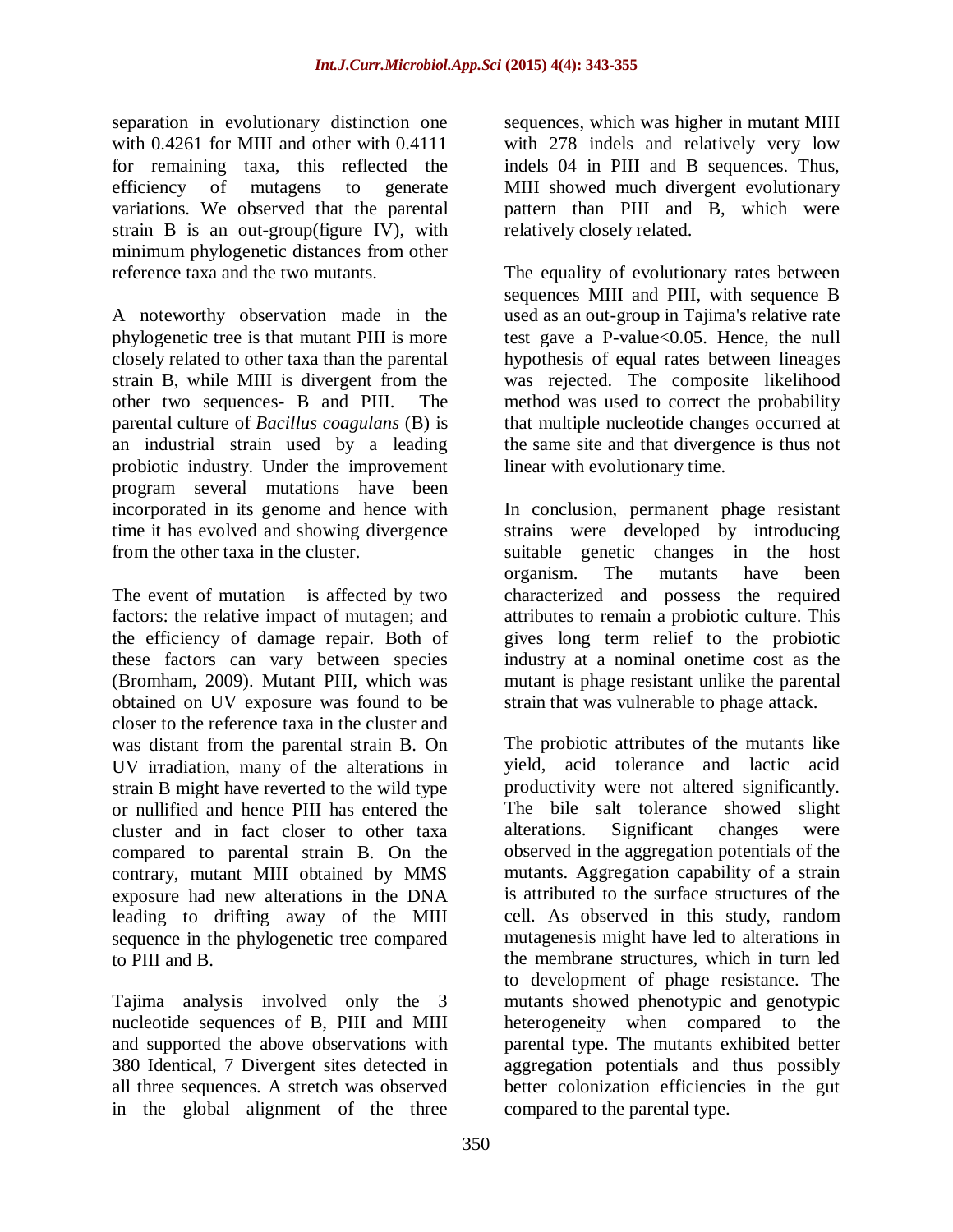The 16S rRNA gene sequences allowed the study of relatedness of the parental strain to the mutant varieties. One of the observations was that, for *Bacillus coagulans*, MMS mutagen not only helped in development of phage resistance, but also induced several rearrangements in the genome. The phylogenetic analysis of *B. coagulans* and mutants revealed that the parental strain was distant from the other taxa-an out group in the phylogenetic tree cluster, while mutant PIII was closer to them. Probably MMS exposure, which led to development of phage resistance in mutant PIII also contributed to mutational rearrangements in the DNA, because of which PIII is a part of the cluster, closer to the other taxa. However, this fact needs to be established with more evidences and studies with other strains as well.

The mutants MIII and PIII were very close to the parental strain in their functional attributes, but the phylogenetic analysis reflected their distant relatedness in the evolutionary tree. This can be indicative of the fact that the mutations have not altered the genes controlling selected probiotic attributes of the strains. Hence, the mutants need further characterization to understand the sites of alterations and the effects of those alterations on the organism.

|  | <b>Table.1</b> Protocol for colorimetric estimation of lactic acid |
|--|--------------------------------------------------------------------|
|--|--------------------------------------------------------------------|

| Conc.<br><b>Of</b><br>Lactic<br>acid<br>$(\mu g)$ | Vol.<br><b>of</b><br>lactic<br>acid<br>$(\mu l)$ | Vol.<br><sub>of</sub><br>d/w<br>$(\mu l)$ | Vol. of<br>(96%)<br>H <sub>2</sub> SO <sub>4</sub> | <b>Mix</b><br>well<br><b>&amp;incubate</b><br>at $95^{\circ}$ C to | Vol. of<br>(4%)<br>CuSO <sub>4</sub><br>$(\mu l)$ | of<br>Vol.<br>$(1.5\%)$<br>p-Phenyl<br><b>Phenol</b><br>$(\mu l)$ | Mix well<br>&<br>incubate | <b>Read</b><br>at<br><b>Delete</b><br>this<br>column |
|---------------------------------------------------|--------------------------------------------------|-------------------------------------------|----------------------------------------------------|--------------------------------------------------------------------|---------------------------------------------------|-------------------------------------------------------------------|---------------------------|------------------------------------------------------|
| $\boldsymbol{0}$                                  | $\theta$                                         | 500                                       |                                                    | $100^{\circ}$ C for                                                |                                                   |                                                                   | at Room                   |                                                      |
| 5                                                 | 300                                              | 200                                       |                                                    | 10 <sub>min</sub><br>in                                            |                                                   |                                                                   | Temp.                     |                                                      |
| 10                                                | 250                                              | 250                                       |                                                    | boiling<br>a                                                       |                                                   |                                                                   | <b>For</b><br><b>30</b>   |                                                      |
| 15                                                | 200                                              | 300                                       | 3ml                                                | water<br>bath.                                                     | 50 <sub>µ</sub>                                   | 100 <sub>µ</sub>                                                  | min.<br><b>Measure</b>    |                                                      |
| 20                                                | 150                                              | 350                                       |                                                    |                                                                    |                                                   |                                                                   | <b>OD</b>                 |                                                      |
| 25                                                | 100                                              | 400                                       |                                                    |                                                                    |                                                   |                                                                   | <b>600nm</b>              |                                                      |
| 30                                                | 50                                               | 450                                       |                                                    |                                                                    |                                                   |                                                                   |                           |                                                      |

**Table.2**: Comparative table showing the peculiar peaks of each strain, which is missing in the other two profiles

| B        | PIII    | MIII     |
|----------|---------|----------|
| 2159     |         |          |
|          |         | 3024     |
| 4645     |         |          |
|          | 6071.01 |          |
|          |         | 7155.719 |
| 7476.13  |         |          |
|          |         | 8173.2   |
| 8475.425 |         |          |
|          | 9073    |          |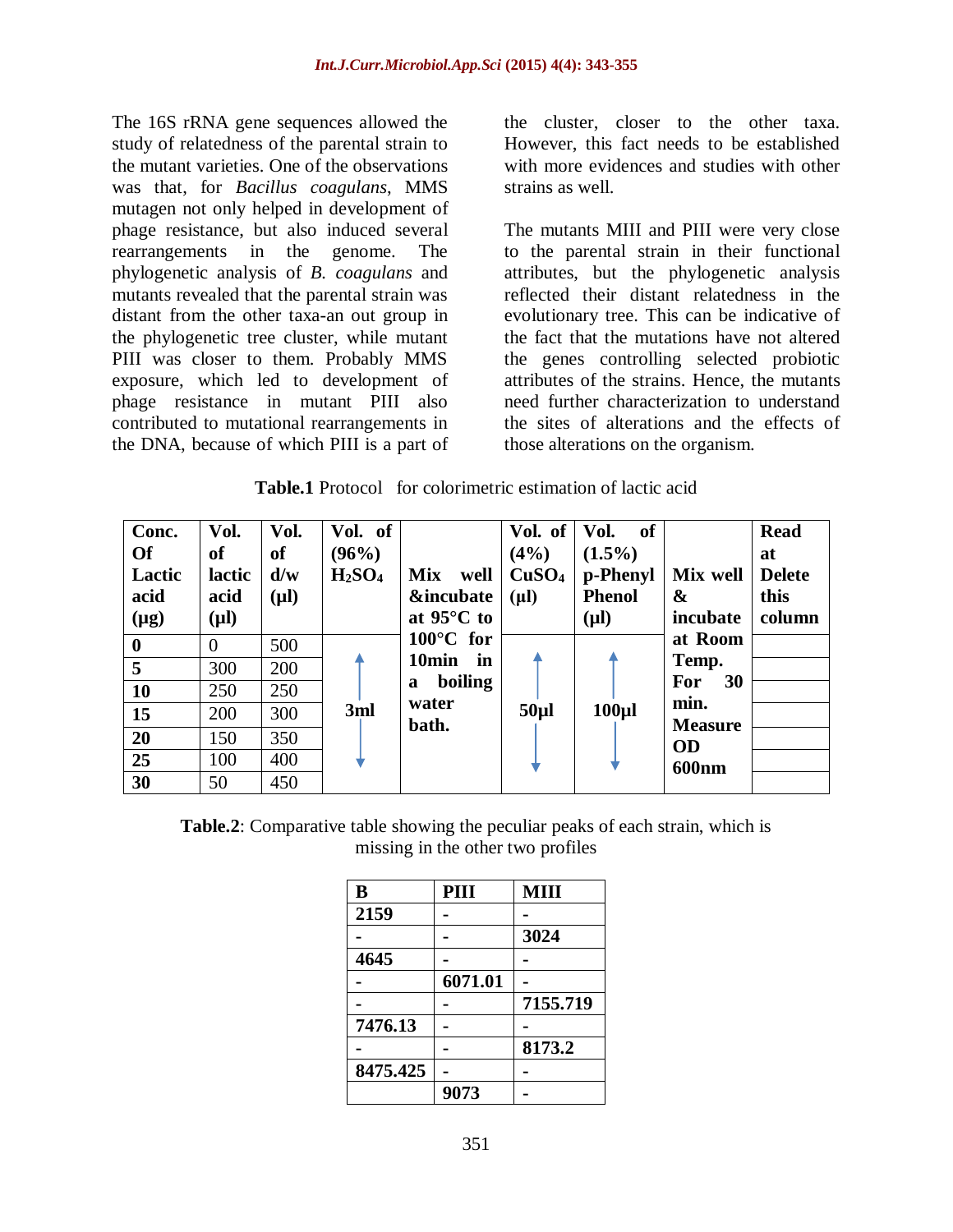|            | <b>Universal Primers for 16SrRNA sequencing</b>                                | <b>PCR</b> program                                                                                                                                                       | <b>Reference</b>                                                                                                      |  |
|------------|--------------------------------------------------------------------------------|--------------------------------------------------------------------------------------------------------------------------------------------------------------------------|-----------------------------------------------------------------------------------------------------------------------|--|
| 8F<br>907R | 5'AGAGTTTGATC-<br><b>CTGGCTCAG 3'</b><br>5'CCGTCAATTCM-<br><b>TTTRAGTTT 3'</b> | $94^{\circ}$ C for 3 min<br>94°C for 1 min<br>$55^{\circ}$ C for 1 min<br>$72^{\circ}$ C for 1 min<br>repeated for 35 cycles<br>72°C for 10 min<br>$4^{\circ}C \infty$ . | (Vogel, $E_{\cdot}$ ,<br>and<br>Martin Sicken,<br>P. R. 2007)<br>(Goodfellow, M.<br>and<br>Stackebrandt,<br>E., 1991) |  |
|            |                                                                                |                                                                                                                                                                          |                                                                                                                       |  |

**Table.3** Sequencing conditions for the partial 16SrRNA sequencing of B, PIII and MIII strains.

**Table.4** Accession numbers obtained on GenBank submission of the partial 16SrRNA sequences of B, PIII and MIII

| <b>Sr</b>      | <b>Strain</b>   | Name code                     |             | Abbrevia   Accession number |          |
|----------------|-----------------|-------------------------------|-------------|-----------------------------|----------|
| N <sub>0</sub> | <b>Identity</b> |                               | tion        |                             |          |
|                |                 | B. coagulans   GNKC/PBc/UVm3  | PIII        | BankIt1761411 Bacillus      |          |
|                | mutant          |                               |             | KM652655                    |          |
| $\sqrt{2}$     |                 | B. coagulans   GNKC/PBc/MMSm3 | <b>MIII</b> | BankIt1761402               | Bacillus |
|                | mutant          |                               |             | KM652654                    |          |



Probiotic Characteristics

**Fig.I** Histograms showing profile of probiotic attributes of *Bacillus coagulans* and its phage resistant mutants.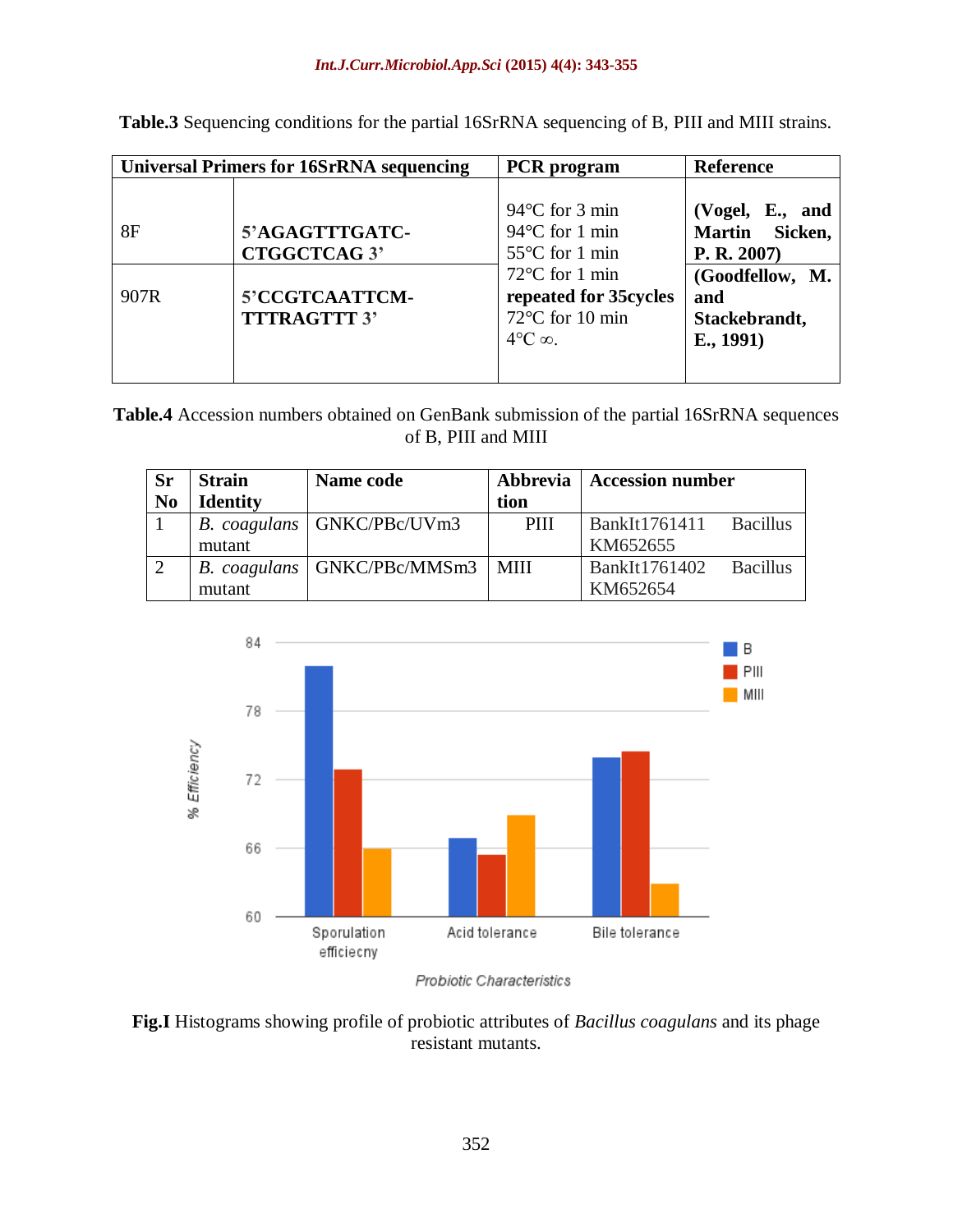

**Fig.2** Histograms showing profile of probiotic attributes of *Bacillus coagulans* and its phage resistant mutants



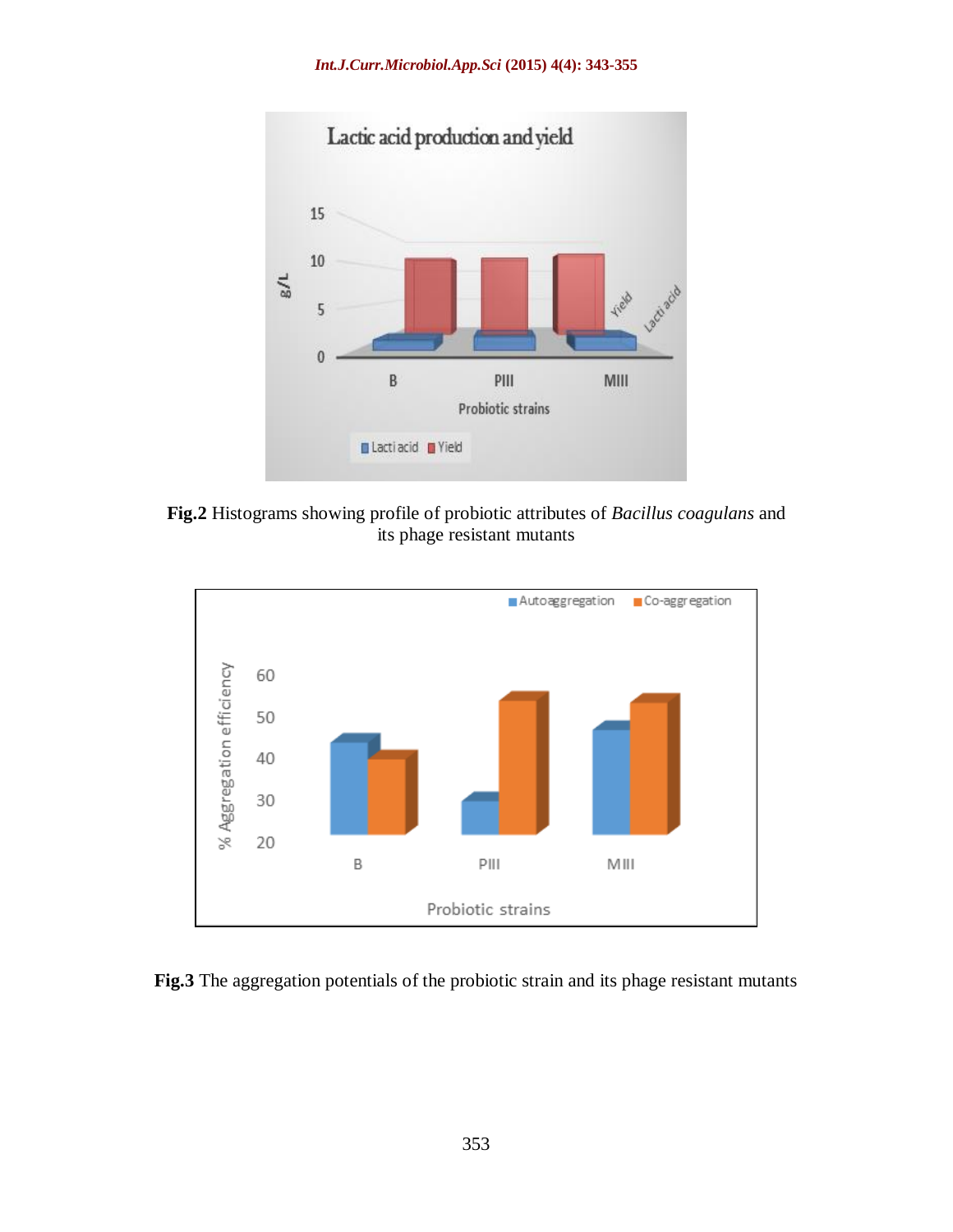

**Fig.4** Evolutionary relationships of taxa where MIII, B, PIII are test and others are reference sequences (Below scale is showing the phylogenetic distance amongst all taxa)

#### **References**

- Bromham, L. 2009. Why do species vary in their rate of molecular evolution?*Biology letters*, rsbl-2009.
- Goodfellow, M., &Stackebrandt, E. 1991. *Nucleic acid techniques in bacterial systematics*. J. Wiley.
- Harish, K., & Varghese, T. 2006. Probiotics in humans–evidence based review. *Calicut Med J*, *4*(4), e3.
- Huson, D. H., & Bryant, D. 2006. Application of phylogenetic networks in evolutionary studies. *Molecular biology and evolution*, *23*(2), 254-267.
- Janda, J. M., & Abbott, S. L. 2007. 16S rRNA gene sequencing for bacterial identification in the diagnostic laboratory: pluses, perils, and pitfalls. *Journal of clinical microbiology*, *45*(9), 2761-2764. doi:10.1128/JCM.01228-07
- Joint, F. A. O. 2001.WHO Expert consultation on evaluation of health and nutritional properties of probiotics in food including powder milk with

live lactic acid bacteria. *Córdoba, Argentina. October*, 1-4. http://www.who.int/foodsafety/publica tions-

/fs\_management/en/probiotics.pdf, accessed

- Jurenka, J. S. 2012. *Bacillus coagulans*: Monograph. *Alternative medicine review: a journal of clinical therapeutic*, *17*(1), 76.
- Kavita V. D. and Babu V. V. 2010. Development and characterization of bacteriophage resistant probitoic cultures. *Earth Quest*, 1(1), 32-37
- Lay, J. O. 2001. MALDI-TOF mass spectrometry of bacteria\*. *Mass Spectrometry Reviews*, *20*(4), 172-194.
- Li, Y. L., & Gross, M. L. 2004. Ionic-liquid matrices for quantitative analysis by MALDI-TOF mass spectrometry. *Journal of the American Society for Mass Spectrometry*, *15*(12), 1833-1837.
- Parekh, S., Vinci, V. A., &Strobel, R. J. (2000). Improvement of microbial strains and fermentation